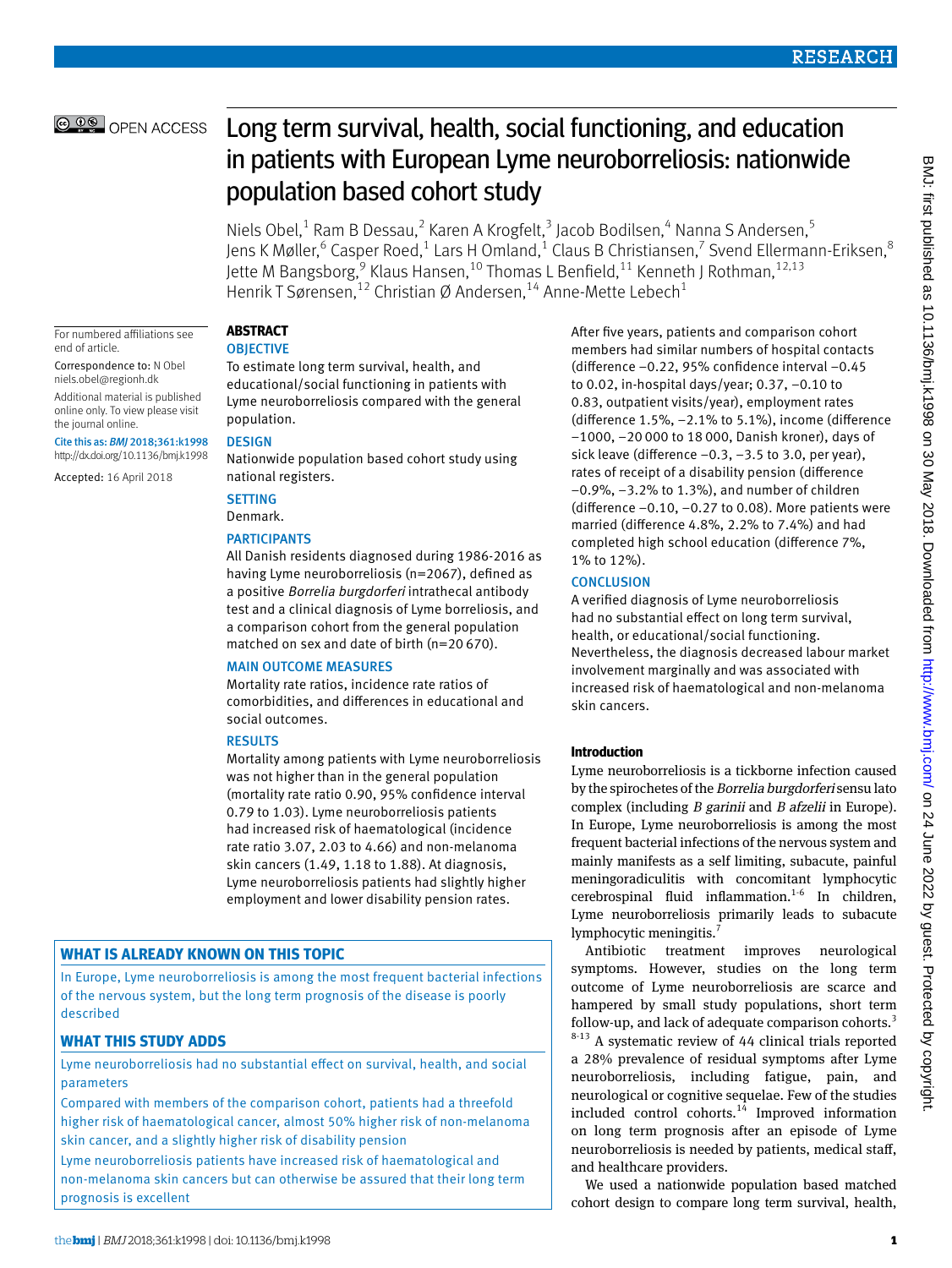social functioning, and education among patients with Lyme neuroborreliosis and a comparison cohort from the general population. To establish whether potential differences stemmed from family related factors, we also compared the same outcomes among family members of the patient and comparison cohorts.

### **Methods**

# Setting

Denmark's population on 31 December 2017 was 5.7 million people. Tax supported healthcare is provided free of charge to all Danish residents. Almost 5000 intrathecal antibody tests for B burgdorferi are performed yearly in Denmark.<sup>2</sup>

# Data sources

We used a population based nationwide cohort design, as described previously.<sup>15</sup> We used the unique 10 digit personal identification number assigned to all Danish residents at birth or on immigration to track individuals in Danish national health and administrative registries. Data on B burgdorferi intrathecal antibody tests came from data files obtained from all Danish microbiology laboratories that performed this test during the period 1 January 1985 to 1 March 2016. B burgdorferi specific intrathecal antibody production was measured by capture enzyme linked immunosorbent assays (see supplementary appendix).<sup>16</sup> Additional data came from the Danish Civil Registration System, the Danish National Patient Registry (DNPR), the Danish Cancer Registry, the Employment Classification Module, the Personal Income Statistics database, and the Danish Educational Attainment Registry (see supplementary appendix).

# Study population

#### Lyme neuroborreliosis patient cohort

We identified the Lyme neuroborreliosis patient cohort through collaboration with all microbiology laboratories in Denmark. Using electronic and paper laboratory files, we identified all people who had a <sup>B</sup> burgdorferi intrathecal antibody test performed during the period 1 January 1985 to 1 March 2016. From this population, we extracted all patients with a positive  $B$ burgdorferi intrathecal IgG and/or IgM test who were Danish residents at study inclusion (supplementary figure A). We defined the first date of a positive  $B$ burgdorferi intrathecal antibody test as the date of study inclusion. We excluded patients from the study if they were not registered with a diagnosis of borreliosis in the DNPR within one year after study inclusion or had a contact with a department of neurology earlier than one year before study inclusion.

# Population comparison cohort

For each Lyme neuroborreliosis patient, we used the Danish Civil Registration System and the DNPR to identify all Danish residents with the same sex and date of birth as the patient who had not tested positive for B burgdorferi intrathecal antibodies and who met the study's inclusion and exclusion criteria (other

than a diagnosis of borreliosis) described above for the patient cohort. From this population, we extracted 10 people at random for each patient. People in the population comparison cohort were assigned the same date of study inclusion as the Lyme neuroborreliosis patients to whom they were matched.

### Family member cohorts

A diagnosis of Lyme neuroborreliosis may be related to healthcare seeking behaviour and outdoor recreational activities and thereby to higher socioeconomic status. To assess the magnitude of this effect, we used the Danish Civil Registration System to identify siblings and parents of the Lyme neuroborreliosis patients and of members of the population comparison cohort. Family members were assigned the same date of study inclusion as their relatives in the Lyme neuroborreliosis patient cohort or population comparison cohort (supplementary figure A). As registration of parents is complete only for people born after 1957, family members could not be identified for all study participants.

# Statistical analysis

We ascertained time to death, diagnoses of cancers, and potential medical sequelae (supplementary appendix). We calculated time from date of study inclusion to 1 March 2016, death, emigration, loss to follow-up, or event of interest, whichever came first. We calculated mortality rate ratios and incidence rate ratios as measures of relative risk. We included patients registered with a diagnosis of borreliosis in the DNPR up to one year after study inclusion. As this may introduce immortal time bias, we did a sensitivity analyses in which we calculated time from the later of study inclusion and registration in the DNPR.

For each person in the patient and comparison cohorts, we ascertained the number of hospital inpatient days and outpatient hospital visits, employment status, personal income, number of days of sick leave, receipt of a disability pension, marital status, and number of children for each year starting 10 years before the date of study inclusion, birth, immigration, or start-up date of the registry recording the outcome of interest, up until the earliest of the following events: 10 years after study inclusion, 1 March 2016, death, emigration, or loss to follow-up. We calculated differences in each outcome between the patient and comparison cohorts, with 95% confidence intervals. For children, we ascertained the grade received in written mathematics during the last year of primary school. We calculated time from age 17 to high school graduation and used Kaplan-Meier tables to calculate cumulative incidences of high school graduation at age 25. Analyses of income, sick leave, receipt of a disability pension, and number of children were restricted to people aged 20-60 years at study inclusion. Analyses of sick leave included only people registered as employed. To account for potential differences in comorbidity at time of study inclusion, we calculated the fraction of people with a Charlson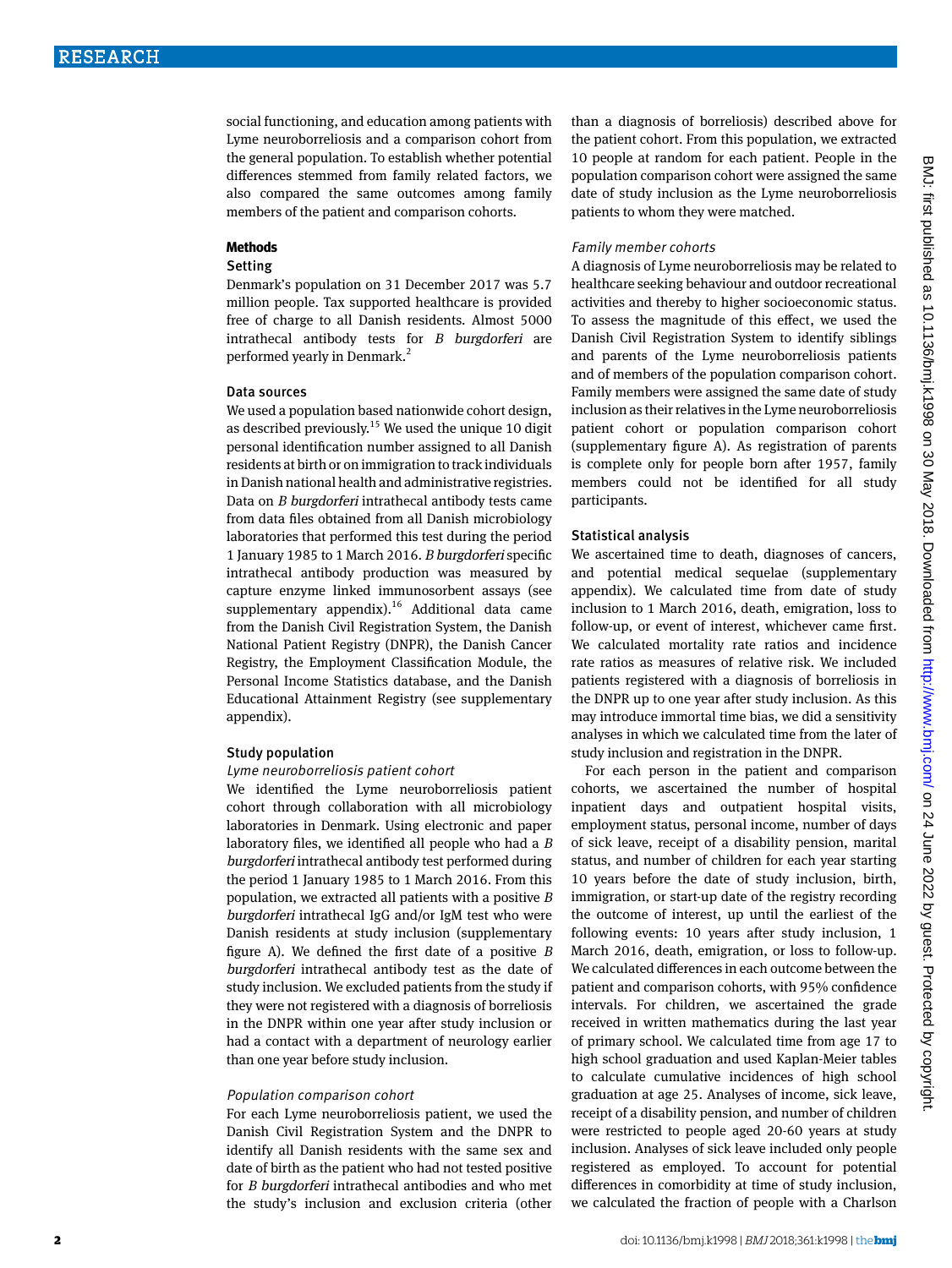Comorbidity Index score greater than 0 at study inclusion.17 18 We did similar calculations comparing family members of Lyme neuroborreliosis patients with family members of people in the population comparison cohort. We used SPSS Statistics version 24 and STATA version 14 for the analyses.

# Patient involvement

No patients were involved in setting the research question or the outcome measures, nor were they involved in developing plans for design or implementation of the study. No patients were asked to advise on interpretation or writing up of results. There are no plans to disseminate the results of the research to study participants or the relevant patient community.

# **Results**

During the study period, we identified 3200 people with a positive  $B$  burgdorferi intrathecal test (supplementary figure A). Of these, 1047 (33%) did not have a diagnosis of borreliosis recorded in the DNPR and 86 (3%) were registered as having had contact with a department of neurology more than one year before study inclusion. After these exclusions, 2067 patients and 20 670 members of the population comparison cohort remained in the study. Patients and members of the comparison cohort were well matched with respect to Charlson Comorbidity Index score and risk of cancer before study inclusion (table 1). We identified 3793 family members of people in the patient cohort and 37 579 family members of people in the population comparison cohort (table 1).

A total of 247 (12%) Lyme neuroborreliosis patients and 2728 (13%) people in the population comparison cohort died during the observation period (table 1). Mortality was not higher among patients in the Lyme neuroborreliosis cohort (mortality rate ratio 0.90, 95% confidence interval 0.79 to 1.03) or their family members (0.93, 0.81 to 1.07) compared with people in the population comparison cohort and their family members (table 2, fig 1, supplementary figure B). Fifty nine patients were registered as having borreliosis in the DNPR more than one month after study inclusion, which may have introduced immortal time bias. The mortality estimate was not changed when we calculated time starting from study inclusion versus date of registration in the DNPR, whichever was later (mortality rate ratio 0.90, 0.79 to 1.03).

The risk of a new cancer was higher in the Lyme neuroborreliosis cohort than in the population comparison cohort (table 2). The increased risk stemmed mainly from a threefold higher risk of haematological cancer among Lyme neuroborreliosis patients; 29 patients and 94 comparison cohort members were diagnosed as having haematological cancer (table 2, fig 2). The Lyme neuroborreliosis population had increased risks of lymphoma, myelomatosis, and chronic lymphatic leukaemia (table 2). Mortality after a diagnosis of haematological cancer did not differ substantially between the patients and the population comparison cohort (mortality rate ratio 1.05, 0.65 to 1.69) (supplementary figure C). The increased risk of haematological cancer was evident throughout the study period and was also observed in a sensitivity analysis excluding patients who had a contact with a department of haematology before and up to one year after study inclusion (incidence rate ratio 2.84, 95% confidence interval 1.81 to 4.47). In addition, the risk of non-melanoma skin cancers was almost 50% higher in the patient cohort than in the population comparison cohort. Risks of haematological cancers and non-melanoma skin cancers were not increased among family members of Lyme neuroborreliosis patients (table 2, supplementary figure B).

Table 1 | Characteristics of patients diagnosed as having Lyme neuroborreliosis (LNB), members of population comparison cohort, and family members of people in these two cohorts, Denmark, 1985-2016. Values are numbers (percentages) unless stated otherwise

| <b>LNB</b> patients<br>$(n=2067)$ | <b>Population comparison</b><br>cohort (n=20670) | <b>Family members of LNB</b><br>patients $(n=3793)$ | Family members of population<br>comparison cohort (n=37 579) |  |  |  |  |  |  |
|-----------------------------------|--------------------------------------------------|-----------------------------------------------------|--------------------------------------------------------------|--|--|--|--|--|--|
| 1160 (56)                         | 11600 (56)                                       | 1881 (50)                                           | 18 900 (50)                                                  |  |  |  |  |  |  |
| $45(11-62)$                       | $45(11-62)$                                      | $37(17-47)$                                         | 37 (18-47)                                                   |  |  |  |  |  |  |
| 644 (31)                          | 6440 (31)                                        | 2264(60)                                            | 22 458 (60)                                                  |  |  |  |  |  |  |
| 2012(97)                          | 19 385 (94)                                      | 3739 (99)                                           | 36045 (96)                                                   |  |  |  |  |  |  |
| 272(13)                           | 3135 (15)                                        | 426(11)                                             | 4199 (11)                                                    |  |  |  |  |  |  |
| 99(4.8)                           | 910(4.4)                                         | 67(1.8)                                             | 818(2.2)                                                     |  |  |  |  |  |  |
| 37(1.8)                           | 318(1.5)                                         | 4(0.1)                                              | 93(0.2)                                                      |  |  |  |  |  |  |
| 10(0.5)                           | 36(0.2)                                          | 1(0.03)                                             | 36(0.1)                                                      |  |  |  |  |  |  |
| 52(2.5)                           | 556(2.7)                                         | 62(1.6)                                             | 689 (1.8)                                                    |  |  |  |  |  |  |
| $\hspace{1.0cm} - \hspace{1.0cm}$ | $\hspace{1.0cm} - \hspace{1.0cm}$                | 920 (24)                                            | 8822 (24)                                                    |  |  |  |  |  |  |
| $\qquad \qquad -$                 |                                                  | 999 (26)                                            | 9662(26)                                                     |  |  |  |  |  |  |
|                                   |                                                  | 1874 (49)                                           | 19095 (51)                                                   |  |  |  |  |  |  |
| $11.4(6.1-16.3)$                  | $11.4(6.3-16.2)$                                 | $11.6(6.3-16.5)$                                    | $11.6(6.4-16.5)$                                             |  |  |  |  |  |  |
| 23551                             | 233740                                           | 44100                                               | 432625                                                       |  |  |  |  |  |  |
| 247(12)                           | 2728(13)                                         | 215(5.7)                                            | 2278(6.1)                                                    |  |  |  |  |  |  |
| 74 (3.6)                          | 340 (1.6)                                        | 36(0.9)                                             | 601(1.6)                                                     |  |  |  |  |  |  |
| 0                                 | 11(0.05)                                         | $\mathbf{0}$                                        | 16(0.04)                                                     |  |  |  |  |  |  |
|                                   |                                                  |                                                     |                                                              |  |  |  |  |  |  |

\*Modified Charlson Comorbidity Index (CCI) score derived from diagnoses recorded in Danish National Patient Registry at study inclusion. CCI assigns a score to a range of comorbidities known to be predictive of mortality. For simplicity, scores are dichotomised (CCI score=0 and CCI score>0) †Diagnosed before study inclusion.

‡During follow-up.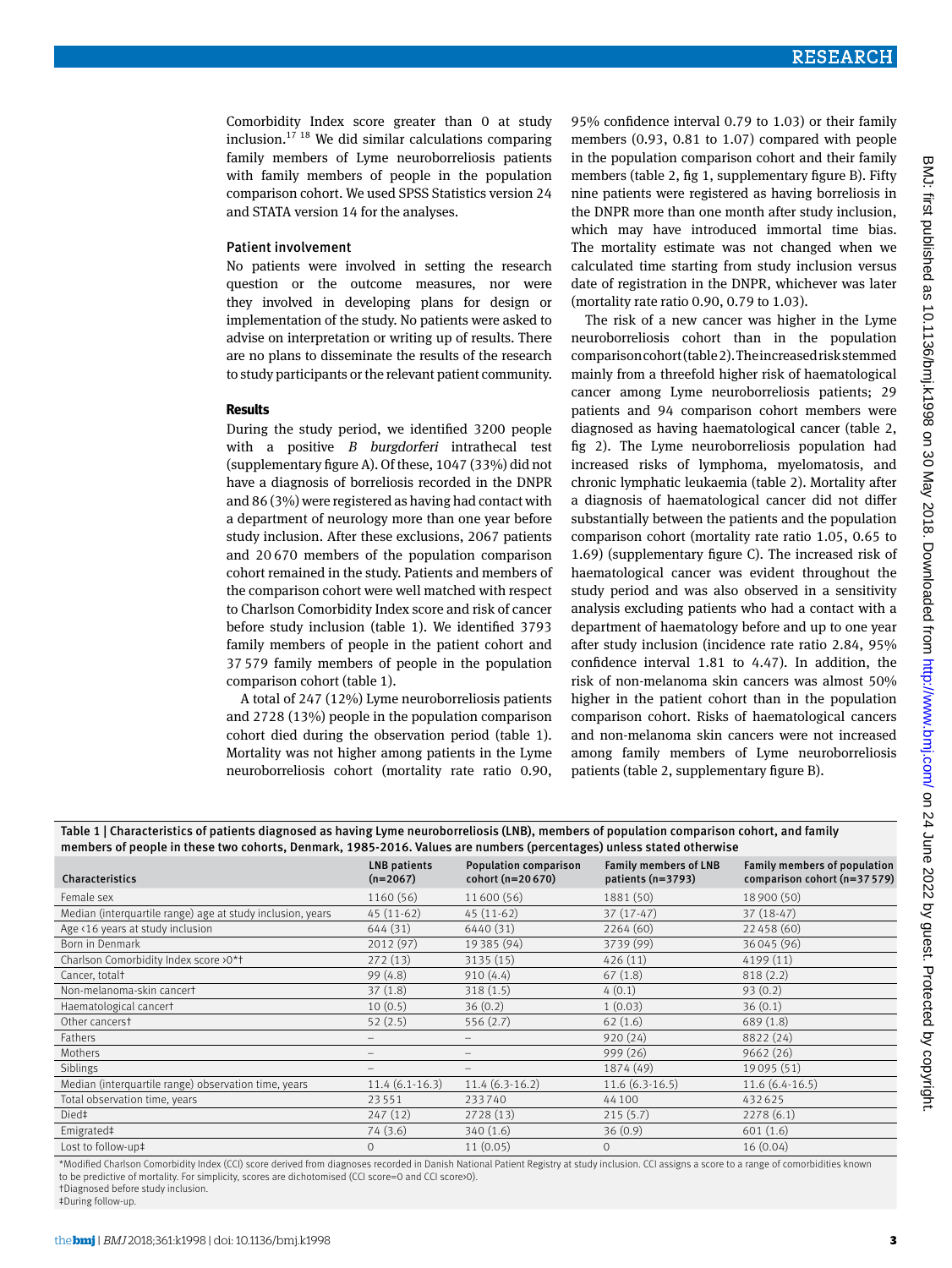|                                                    | LNB patients v population<br>comparison cohort members | Family members of LNB patients v family<br>members of population comparison cohort |
|----------------------------------------------------|--------------------------------------------------------|------------------------------------------------------------------------------------|
| Mortality                                          | 0.90 (0.79 to 1.03)                                    | 0.93 (0.81 to 1.07)                                                                |
| Cancer                                             | 1.32 (1.15 to 1.52)                                    | 1.06 (0.92 to 1.22)                                                                |
| Non-haematological cancer                          | 1.19 (1.00 to 1.14)                                    | 1.12 (0.94 to 1.32)                                                                |
| Haematological cancer                              | 3.07 (2.03 to 4.66)                                    | 0.25 (0.08 to 0.77)                                                                |
| Lymphoma                                           | 4.10 (2.20 to 7.64)                                    |                                                                                    |
| Myelomatosis                                       | 2.62 (0.98 to 7.019)                                   |                                                                                    |
| Leukaemia (not chronic lymphatic leukaemia)        | 1.36 (0.41 to 4.54)                                    |                                                                                    |
| Chronic lymphatic leukaemia                        | 3.67 (1.54 to 8.72)                                    |                                                                                    |
| Non-melanoma skin cancer                           | 1.49 (1.18 to 1.88)                                    | 1.11 (0.94 to 1.32)                                                                |
| Multiple sclerosis                                 | 1.24 (0.37 to 4.12)                                    | 1.14 (0.52 to 2.49)                                                                |
| Arthritis <1 year after study inclusion*           | 9.04 (3.67 to 22.24)                                   | 1.30 (0.80 to 2.10)                                                                |
| Arthritis ≥1 year after study inclusion            | 1.58 (0.88 to 2.84)                                    |                                                                                    |
| Skin diseases                                      | 0.88 (0.41 to 1.91)                                    | 0.67 (0.37 to 1.21)                                                                |
| Cerebral infarction <1 year after study inclusion* | 4.85 (2.92 to 8.05)                                    | 0.99 (0.77 to 1.28)                                                                |
| Cerebral infarction ≥1 year after study inclusion  | 1.18 (0.93 to 1.50)                                    |                                                                                    |
| Heart block or cardiac arrest                      | 1.00 (0.54 to 1.87)                                    | 0.98 (0.53 to 1.83)                                                                |

Table 2 | Mortality rate ratios and incidence rate ratios for specific diagnoses in Lyme neuroborreliosis (LNB) patients and their families, compared with members of matched general population cohort and their families, Denmark 1985-2016.

\*Data for family members of LNB patients versus family members of people in population comparison cohort cover whole study period.

We observed no increased risk of multiple sclerosis, skin diseases, heart block, or cardiac arrest in the Lyme neuroborreliosis patients (table 2, supplementary figure C). Risks of arthritis and cerebral infarction were increased among Lyme neuroborreliosis patients only during the first year after study inclusion (table 2).

Days of hospital admission and use of outpatient services were considerably higher in the patient cohort than in the general population comparison cohort during the year of Lyme neuroborreliosis diagnosis and then attenuated. Use of outpatient services remained slightly increased among Lyme neuroborreliosis patients for several years after diagnosis, particularly for services in haematology and neurology clinics (table 3, supplementary figure C). We observed no increased use of inpatient or outpatient hospital services in the family member cohort during the study period (table 3, supplementary figure D).

The employment rate for people in the Lyme neuroborreliosis cohort was higher than in the population comparison cohort, although the rate in the patient cohort decreased slightly after study inclusion (table 3, supplementary figure E). Before study inclusion, the rate of receipt of disability pensions was lower among Lyme neuroborreliosis patients than among members of the population comparison cohort (table 3). Although the rate of receipt of disability pensions among patients increased after the date of study inclusion, it did not exceed the rate in the population comparison cohort (table 3, fig 3 (top)). We also observed a higher employment rate and a lower rate of receipt of disability pension among family members of Lyme neuroborreliosis patients, compared with family members of people in the general population comparison cohort (table 3, fig 3 (bottom), supplementary figure E).



Fig 1 | Cumulative survival of 2067 Lyme neuroborreliosis (LNB) patients and 20 670 members of population comparison cohort



Fig 2 | Cumulative incidence of haematological cancer among Lyme neuroborreliosis (LNB) patients and members of population comparison cohort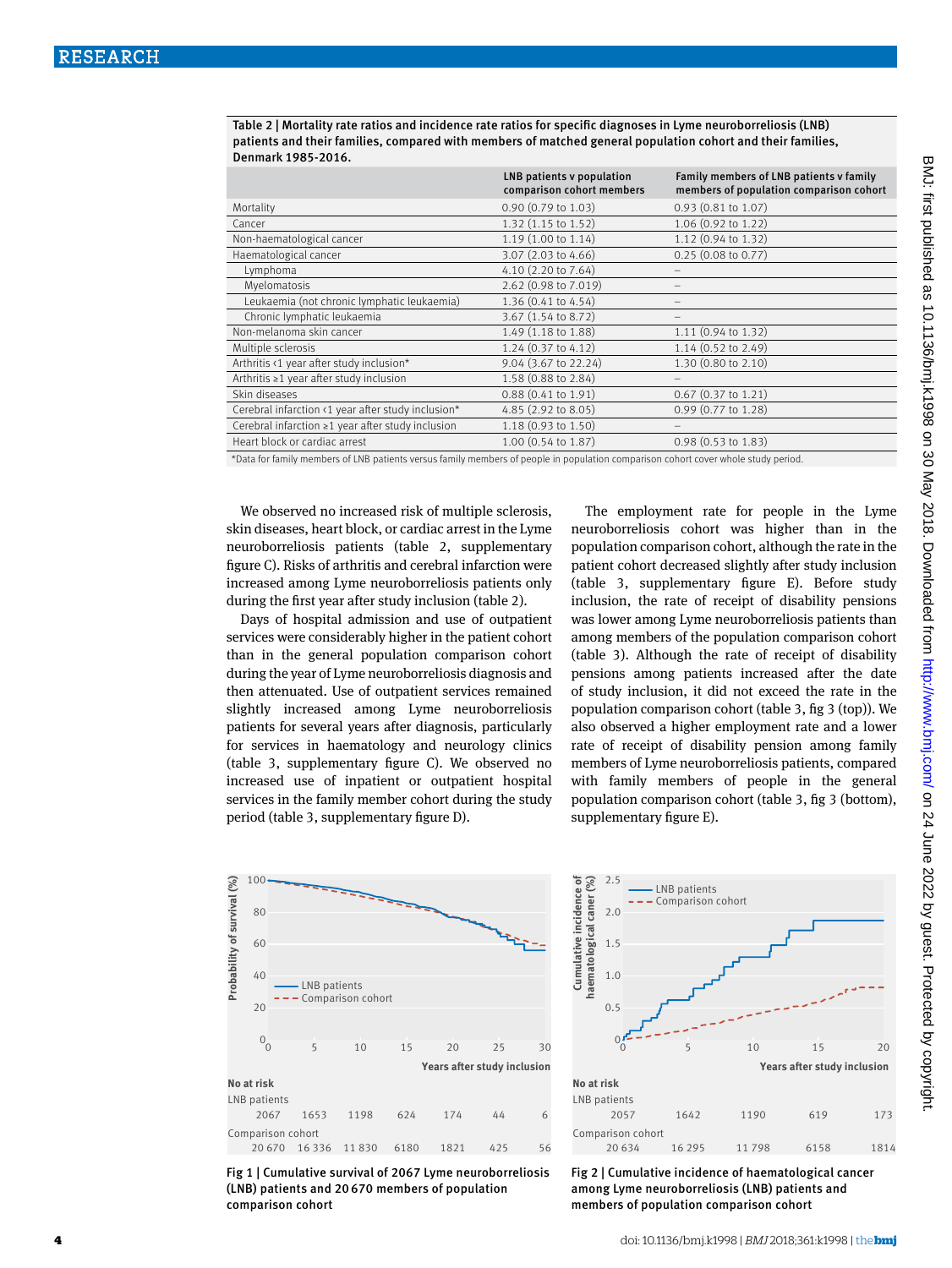Table 3 | Hospital inpatient days, number of outpatient visits, employment status, personal income, sick leave, proportion receiving disability pension, marital status, number of children, elementary school grades in written mathematics, and cumulative incidence of graduation from high school among patients with Lyme neuroborreliosis (LNB), members of population comparison cohort, and family members of these two cohorts, Denmark 1985-2016

|                                                                                              |                     | Population   |                                                          |                                          | <b>Family members</b> |                                                           |
|----------------------------------------------------------------------------------------------|---------------------|--------------|----------------------------------------------------------|------------------------------------------|-----------------------|-----------------------------------------------------------|
| Years from study inclusion                                                                   | LNB patients cohort | comparison   | Difference (95%CI)                                       | <b>Family members</b><br>of LNB patients | of population         | comparison cohort Difference (95%CI)                      |
| Hospital admission (mean inpatient days/year)                                                |                     |              |                                                          |                                          |                       |                                                           |
| $-2$                                                                                         | 0.71                | 0.54         | $0.17$ (-0.31 to 0.66)                                   | 0.61                                     | 0.69                  | $-0.09$ $(-0.23$ to 0.06)                                 |
| $\circ$                                                                                      | 14.21               | 0.76         | 13.45 (12.78 to 14.12)                                   | 0.88                                     | 0.80                  | $0.07$ (-0.12 to 0.27)                                    |
| $\,1\,$                                                                                      | 0.98                | 0.95         | $0.03$ (-0.22 to 0.29)                                   | 0.95                                     | 0.82                  | $0.13$ (-0.11 to 0.36)                                    |
| 5                                                                                            | 0.68                | 0.90         | $-0.22$ ( $-0.45$ to 0.02)                               | 0.99                                     | 0.81                  | $0.17$ (-0.23 to 0.57)                                    |
| 10                                                                                           | 1.31                | 0.95         | $0.36$ (-0.17 to 0.89)                                   | 0.87                                     | 0.82                  | $0.06$ (-0.25 to 0.37)                                    |
| Outpatient visits (mean visits/year)                                                         |                     |              |                                                          |                                          |                       |                                                           |
| $-2$                                                                                         | 0.80                | 0.87         | $-0.08$ $(-0.25$ to 0.10)                                | 0.81                                     | 0.85                  | $-0.04$ $(-0.12$ to 0.05)                                 |
| $\circ$                                                                                      | 4.61                | 1.07         | 3.54 (3.13 to 3.95)                                      | 1.02                                     | 0.98                  | $0.04 (-0.08 \text{ to } 0.15)$                           |
| $\mathbf{1}$                                                                                 | 1.72                | 1.12         | $0.60$ $(0.03$ to $0.90)$                                | 1.10                                     | 1.03                  | $0.07$ (-0.05 to 0.19)                                    |
| 5                                                                                            | 1.72                | 1.35         | $0.37$ (-0.10 to 0.83)                                   | 1.17                                     | 1.20                  | $-0.03$ ( $-0.15$ to 0.10)                                |
| 10                                                                                           | 1.71                | 1.64         | $0.07$ (-0.40 to 0.54)                                   | 1.58                                     | 1.51                  | $0.07$ (-0.13 to 0.27)                                    |
| Proportion employed (%)*                                                                     |                     |              |                                                          |                                          |                       |                                                           |
| $-2$                                                                                         | 90                  | 86           | $3.9(1.7 \text{ to } 6.1)$                               | 91                                       | 88                    | $2.7$ $(1.4$ to $4.0)$                                    |
| $\circ$                                                                                      | 86                  | 82           | $3.6(1.1 \text{ to } 6.2)$                               | 86                                       | 83                    | $2.9(1.4 \text{ to } 4.4)$                                |
| $\mathbf{1}$                                                                                 | 81                  | 80           | $0.8$ (-2.1 to 3.6)                                      | 84                                       | 80                    | 3.7 (2.1 to 0.3)                                          |
| 5<br>10                                                                                      | 70                  | 69           | $1.5$ (-2.1 to 5.1)                                      | 79                                       | 76                    | $3.7$ (1.8 to 5.7)                                        |
|                                                                                              | 51                  | 51           | $0.3$ (-4.8 to 4.3)                                      | 65                                       | 63                    | $2.3$ (-0.3 to 4.9)                                       |
| Mean yearly income (Danish Kroner, thousands)*<br>$-2$                                       | 262                 | 245          | 17 (6 to 28)                                             | 277                                      | 261                   | 16 (7 to 25)                                              |
| $\circ$                                                                                      | 250                 | 248          | $2(-10 \text{ to } 15)$                                  | 290                                      | 262                   | 27 (2 to 53)                                              |
| $\mathbf{1}$                                                                                 | 253                 | 252          | $1(-14 \text{ to } 16)$                                  | 284                                      | 264                   | 20 (7 to 33)                                              |
| 5                                                                                            | 259                 | 260          | $-1$ ( $-20$ to 18)                                      | 297                                      | 286                   | 11 $(-2 to 23)$                                           |
| 10                                                                                           | 230                 | 281          | $-51$ ( $-120$ to 19)                                    | 277                                      | 271                   | $5(-9 to 20)$                                             |
| Days of sick leave/yeart                                                                     |                     |              |                                                          |                                          |                       |                                                           |
| $-2$                                                                                         | 8.3                 | 9.2          | $-0.9$ ( $-3.9$ to 2.1)                                  | 9.9                                      | 10.2                  | $-0.3$ ( $-3.0$ to 2.3)                                   |
| $\mathbf{0}$                                                                                 | 45.5                | 10.1         | 35.5 (29.7 to 41.2)                                      | 9.9                                      | 9.5                   | $0.4$ (-2.2 to 2.9)                                       |
| $\,1\,$                                                                                      | 24.5                | 9.4          | 15.1 (9.7 to 20.5)                                       | 9.7                                      | 9.3                   | $0.4 (-2.3 to 3.0)$                                       |
| 5                                                                                            | 9.3                 | 9.6          | $-0.3$ ( $-3.5$ to 3.0)                                  | 10.2                                     | 9.3                   | $0.8$ ( $-2.1$ to 3.8)                                    |
| 10                                                                                           | 3.8                 | 8.2          | $-4.4$ (-6.6 to $-2.2$ )                                 | 6.6                                      | 7.5                   | $-0.9$ ( $-4.1$ to 2.4)                                   |
| Proportion on disability pension (%)*                                                        |                     |              |                                                          |                                          |                       |                                                           |
| $-2$                                                                                         | 3.6                 | 5.7          | $-2.2$ ( $-3.6$ to $-0.8$ )                              | 2.5                                      | 3.2                   | $-0.7$ $(-1.4$ to $-0.1)$                                 |
| $\circ$                                                                                      | 4.8                 | 6.5          | $-1.7$ ( $-3.3$ to $-0.1$ )                              | 3.0                                      | 3.9                   | $-1.0$ (-1.7 to $-0.2$ )                                  |
| $\,1\,$                                                                                      | 5.9                 | 7.0          | $-1.1$ ( $-2.9$ to 0.7)                                  | 3.2                                      | 4.3                   | $-1.0$ ( $-1.8$ to $-0.2$ )                               |
| 5                                                                                            | 8.3                 | 9.2          | $-0.9$ ( $-3.2$ to 1.3)                                  | 4.3                                      | 5.7                   | $-1.4$ (-2.4 to -0.3)                                     |
| 10                                                                                           | 9.9                 | 8.6          | $1.2$ (-1.7 to 4.2)                                      | 4.8                                      | 7.0                   | $-2.2$ ( $-3.5$ to $-0.8$ )                               |
| Proportion married (%)#                                                                      |                     |              |                                                          |                                          |                       |                                                           |
| $-2$                                                                                         | 72.0                | 68.9         | 3.1 (0.6 to 5.6)                                         | 68.3                                     | 65.8                  | $2.5$ (0.6 to 4.3)                                        |
| $\circ$                                                                                      | 73.1                | 70.2         | $2.9$ (0.4 to 5.3)                                       | 70.7                                     | 67.5                  | $3.3(1.5 \text{ to } 5.1)$                                |
| $\mathbf{1}$                                                                                 | 74.0                | 70.6         | 3.4 (0.9 to 5.8)                                         | 71.0                                     | 68.2                  | 2.7 (0.9 to 4.6)                                          |
| 5                                                                                            | 77.0                | 72.2         | 4.8 (2.2 to 7.4)                                         | 72.6                                     | 69.8                  | 2.8 (0.8 to 4.8)                                          |
| 10                                                                                           | 79.7                | 73.1         | 6.5 $(3.5 \text{ to } 9.5)$                              | 73.2                                     | 70.6                  | $2.6$ (0.3 to 4.9)                                        |
| Proportion divorced (%)#                                                                     |                     |              |                                                          |                                          |                       |                                                           |
| $-2$                                                                                         | 9.6                 | 10.9         | $-1.3$ ( $-2.9$ to 0.4)                                  | 6.9                                      | 8.4                   | $-1.5$ ( $-2.5$ to $-0.5$ )                               |
| $\circ$                                                                                      | 9.9                 | 11.4         | $-1.5$ ( $-3.1$ to 0.2)                                  | 7.8                                      | 9.6                   | $-1.8$ ( $-2.9$ to $-0.8$ )                               |
| $\mathbf{1}$                                                                                 | 10.1                | 11.6         | $-1.6$ ( $-3.3$ to 0.1)                                  | 8.6                                      | 10.1                  | $-1.5$ ( $-2.6$ to $-0.3$ )                               |
| 5                                                                                            | 9.8                 | 12.0         | $-2.2$ ( $-4.1$ to $-0.4$ )                              | 9.9                                      | 12.3                  | $-2.4$ ( $-3.7$ to $-1.1$ )                               |
| 10<br>Number of children*                                                                    | 9.8                 | 13.1         | $-3.3$ ( $-5.6$ to $-1.1$ )                              | 13.1                                     | 14.9                  | $-1.8$ ( $-3.5$ to 0.0)                                   |
| $-2$                                                                                         | 1.00                | 1.00         |                                                          | 1.81                                     | 1.71                  |                                                           |
| $\mathsf O$                                                                                  |                     |              | $-0.01$ $(-0.16$ to 0.15)                                |                                          |                       | 0.10(0.03 to 0.18)                                        |
| $\,1\,$                                                                                      | 1.11<br>1.17        | 1.16<br>1.24 | $-0.05$ ( $-0.20$ to 0.10)<br>$-0.07$ ( $-0.22$ to 0.08) | 1.95<br>2.01                             | 1.84<br>1.91          | 0.11(0.03 to 0.19)<br>$0.10(0.02 \text{ to } 0.18)$       |
| 5                                                                                            |                     | 1.50         |                                                          |                                          |                       |                                                           |
| 10                                                                                           | 1.41<br>1.72        | 1.72         | $-0.10$ $(-0.27$ to 0.08)<br>$0.00$ (-0.19 to 0.19)      | 2.18<br>2.30                             | 2.14<br>2.29          | $0.03$ (-0.05 to 0.12)<br>$0.01 (-0.09 \text{ to } 0.11)$ |
| Education                                                                                    |                     |              |                                                          |                                          |                       |                                                           |
| High grade (>8) in written mathematics in elementa-<br>ry school after diagnosis of LNB (%)§ | 52                  | 45           | 6 (1 to 12)                                              | 43                                       | 42                    | $2(-3 to 6)$                                              |
| Cumulative incidence of high school completion<br>before age 25 years (%)¶                   | 45                  | 38           | 7 (1 to 12)                                              | 42                                       | 37                    | 5 (1 to 10)                                               |

\*Includes only people aged 20-60 years at study inclusion.

†Includes only people aged 20-60 years at study inclusion and registered as employed.

‡Includes only people aged >20 years at study inclusion.

§Includes only siblings of LNB patients and population comparison cohorts. ¶Includes only people aged <17 years at study inclusion.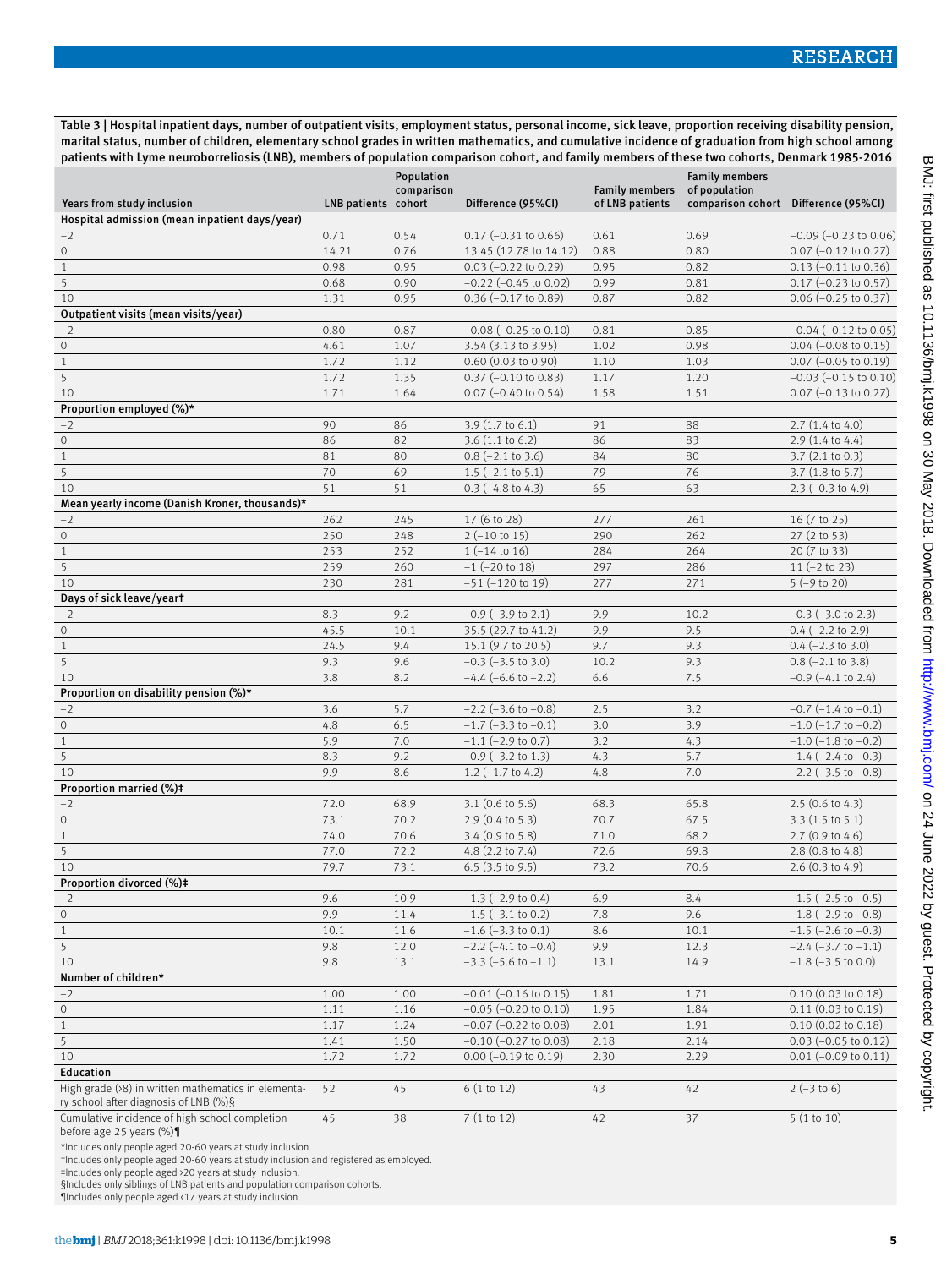

Fig 3 | Proportion of people aged 20-60 years at study inclusion registered as receiving disability pension. Top: Lyme neuroborreliosis (LNB) patients and members of population comparison cohort. Bottom: family members of LNB patients and family members of population comparison cohort

Before study inclusion, income was higher among Lyme neuroborreliosis patients than among members of the general population cohort, but it decreased thereafter (table 3, supplementary figure E). In contrast, the income of family members of Lyme neuroborreliosis patients was higher than that of family members of people in the comparison cohort throughout the observation period (table 3, supplementary figure E). Among Lyme neuroborreliosis patients, the number of days of sick leave was substantially higher than for members of the comparison cohort during the year of diagnosis. However, two years after diagnosis, the number of days of sick leave did not differ substantially from that for members of the comparison cohort (table 3, supplementary figure E).

Compared with the population comparison cohort, the marriage rate was increased and the divorce rate decreased among Lyme neuroborreliosis patients, before as well as after study inclusion. We observed a similar trend among family members of patients (table 3, supplementary figure F). The number of children was almost identical for Lyme neuroborreliosis patients and members of the population comparison cohort, as well as for the two cohorts of family members (table 3, supplementary figure F). Children diagnosed as having Lyme neuroborreliosis had higher marks in written mathematics in elementary school, and more Lyme neuroborreliosis patients completed high school, compared with members of the comparison cohort (table 3, fig 4).



Fig 4 | Cumulative incidence of people aged <17 years at study inclusion graduating from high school. Top: Lyme neuroborreliosis (LNB) patients and members of population comparison cohort. Bottom: family members of LNB patients and family members of population comparison cohort

#### **Discussion**

We did a population based nationwide cohort study of patients with Lyme neuroborreliosis among whom the diagnosis was established by a positive B burgdorferi intrathecal antibody test and a clinical diagnosis of Lyme borreliosis. Compared with members of a general population cohort, mortality was not increased among Lyme neuroborreliosis patients. However, Lyme neuroborreliosis patients had an increased risk of haematological and nonmelanoma skin cancers. Before their diagnosis, Lyme neuroborreliosis patients, as well as their family members, had higher incomes and employment rates and were less likely to receive disability pensions than people in the comparison cohort and their family members. However, after diagnosis of Lyme neuroborreliosis, income and employment rates decreased and risk of receipt of disability pensions increased slightly in the patient population but not in their family members, relative to people in the comparison cohorts.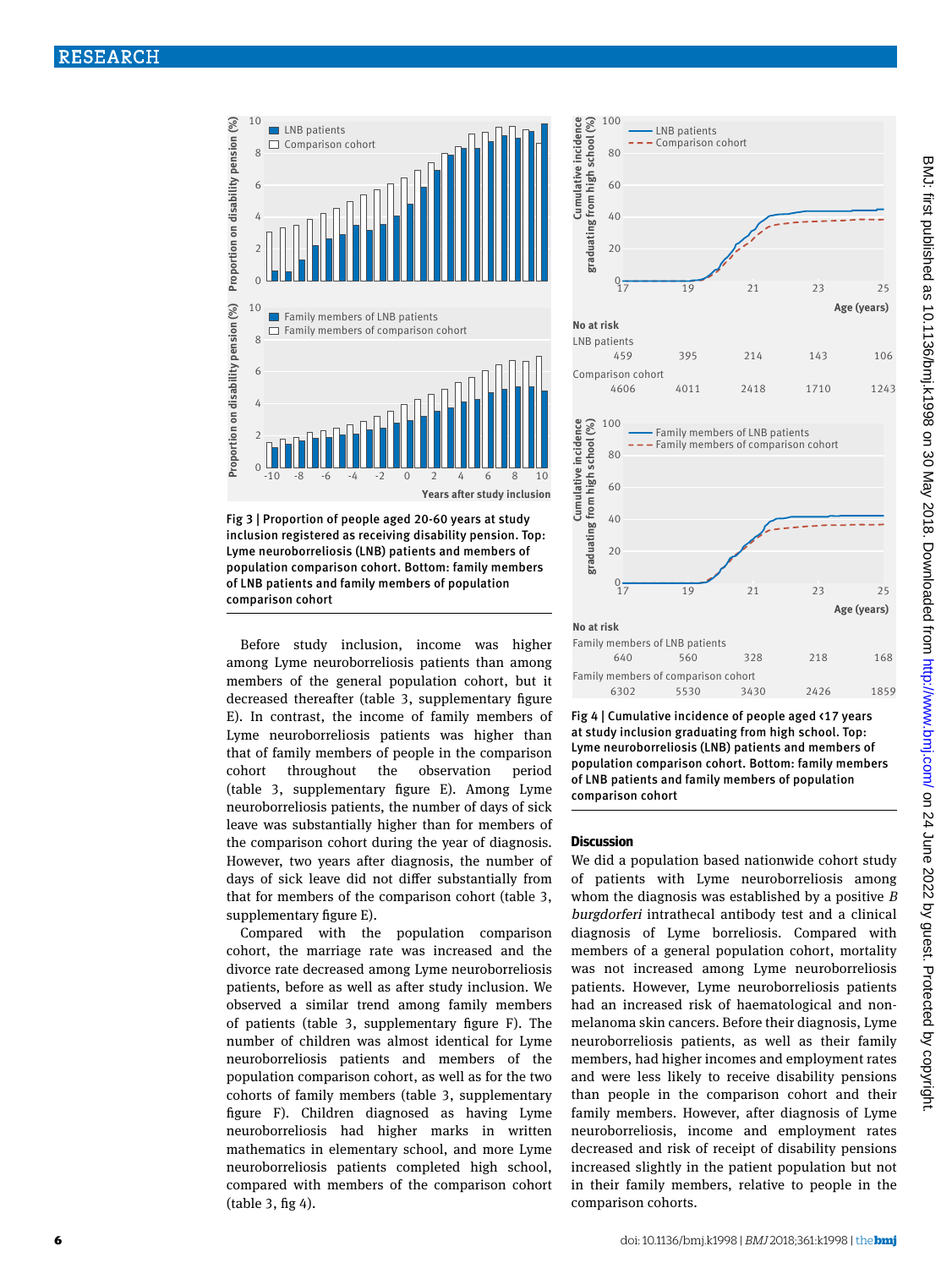# Strengths and limitations of study

Important design features of this study are its large size, population based nationwide design, and complete long term follow-up of the study cohorts. Access to national registries allowed identification of a well matched population based comparison cohort and cohorts of family members. These registries provided complete data on date of death, comorbidity, cancer diagnoses, educational status, income, and disability pension status.

We included only patients with a first time proven positive B burgdorferi intrathecal antibody test, which has a high diagnostic specificity for Lyme neuroborreliosis.16 Furthermore, the number of patients identified was in the same range as annual surveillance reports of Lyme neuroborreliosis. $2$  The registry based design precluded access to data on cerebrospinal fluid leucocyte counts and stage of Lyme neuroborreliosis, character of initial neurological symptoms, and antibiotic therapy. Therefore, we were unable to analyse the effect of clinical risk factors on long term prognosis. However, on the basis of the incidence reported in a previous Danish study, it is reasonable to assume that only a minority of patients had late disseminated (chronic or stage III) Lyme neuroborreliosis and that antibiotics were administered according to European treatment guidelines for this condition throughout the study period.<sup>3 19</sup> By including only patients with a positive B burgdorferi intrathecal test, we are likely to have missed some patients with early Lyme neuroborreliosis.

Long term prognosis of patients with post-treatment Lyme disease syndrome has been intensively debated.5 6 12 20 We must emphasise that our study focuses on patients with Lyme neuroborreliosis and was not designed to evaluate the prevalence of posttreatment Lyme disease syndrome.

#### Comparison with other studies

A key finding was the increased risk of haematological cancers up to 10 years after the Lyme neuroborreliosis diagnosis. A previous Danish-Swedish case-control study reported a threefold increased risk of mantle cell lymphoma in patients with a self reported history of Lyme borreliosis or presence of anti-B burgdorferi antibodies.21 In contrast, a large registry based Swedish study observed no increased risk of haematological malignancies among patients with serological evidence of borreliosis.<sup>22</sup> We found that mortality after a diagnosis of haematological cancer did not differ substantially between Lyme neuroborreliosis patients and people in the population comparison cohort; that the increased risk of haematological cancers persisted even after exclusion of patients who were treated at a hospital department of haematology up to one year after study inclusion; and that Lyme neuroborreliosis patients had increased use of haematological outpatient facilities. This indicates that the increased risk of haematological cancers is unlikely to be explained by the presence of clinically manifest haematological diseases before Lyme neuroborreliosis or by

misclassification of the haematological disease. Our data do not allow firm conclusions concerning a causal link between risk of haematological cancers and Lyme neuroborreliosis. Patients had a slightly increased risk of being diagnosed as having haematological cancers before their Lyme neuroborreliosis diagnosis (table 1). Therefore, we may hypothesise that some Lyme neuroborreliosis patients harbour an unrecognised haematological malignancy or premalignant condition making them prone to second stage manifestations of Lyme borreliosis. In line with this hypothesis, invasive pneumococcal infection is associated with increased risk of a later diagnosis of myelomatosis.<sup>23</sup> In addition, monoclonal B cell lymphocytosis increases the risk of infection and subsequent diagnosis of chronic lymphatic leukaemia. $24$  It remains possible that patients with an as yet unrecognised haematological cancer may have a higher risk of lumbar puncture and an intrathecal test for B burgdorferi antibodies leading to a higher rate of Lyme neuroborreliosis diagnosis in this patient group.

Outdoor activities increase exposure to both ticks and to ultraviolet light. This probably explains the finding of a 50% increased risk of non-melanoma skin cancers in Lyme neuroborreliosis patients.<sup>25</sup>

The increased risk of cerebral infarction during the first year after a Lyme neuroborreliosis episode is probably related to an increased frequency of neuroimaging procedures leading to detection of otherwise non-symptomatic cerebral infarctions. It is also consistent with reports of meningovascular involvement leading to lacunar infarctions secondary to obliteration of small penetrating arteries, primarily in patients with chronic Lyme neuroborreliosis.<sup>26</sup>

Lyme neuroborreliosis has been proposed to increase the risk of subsequent multiple sclerosis.<sup>27</sup> However, we found no increased risk of this disease, consistent with a report on the geographical distribution of borreliosis and death due to multiple sclerosis in the United States.<sup>28</sup>

Increased morbidity is assumed to lead to increased use of hospital services. We observed a slightly increased use of outpatient hospital services in Lyme neuroborreliosis patients even several years after their diagnosis, without a corresponding increased use of these services by their family members. This seemed to be partly due to residual symptoms of Lyme neuroborreliosis, as patients showed excess use of outpatient facilities treating neurological conditions. A US study based on insurance claims data reported that a diagnosis of Lyme borreliosis was associated with higher total healthcare costs and 87% more outpatient visits over a 12 month period compared with controls.<sup>29</sup>

Lyme neuroborreliosis patients diagnosed in childhood and their siblings had higher educational achievement than members of the comparison cohort, indicating that Lyme neuroborreliosis in childhood does not affect cognition or learning ability and that the favourable educational outcome most likely stems from family related factors.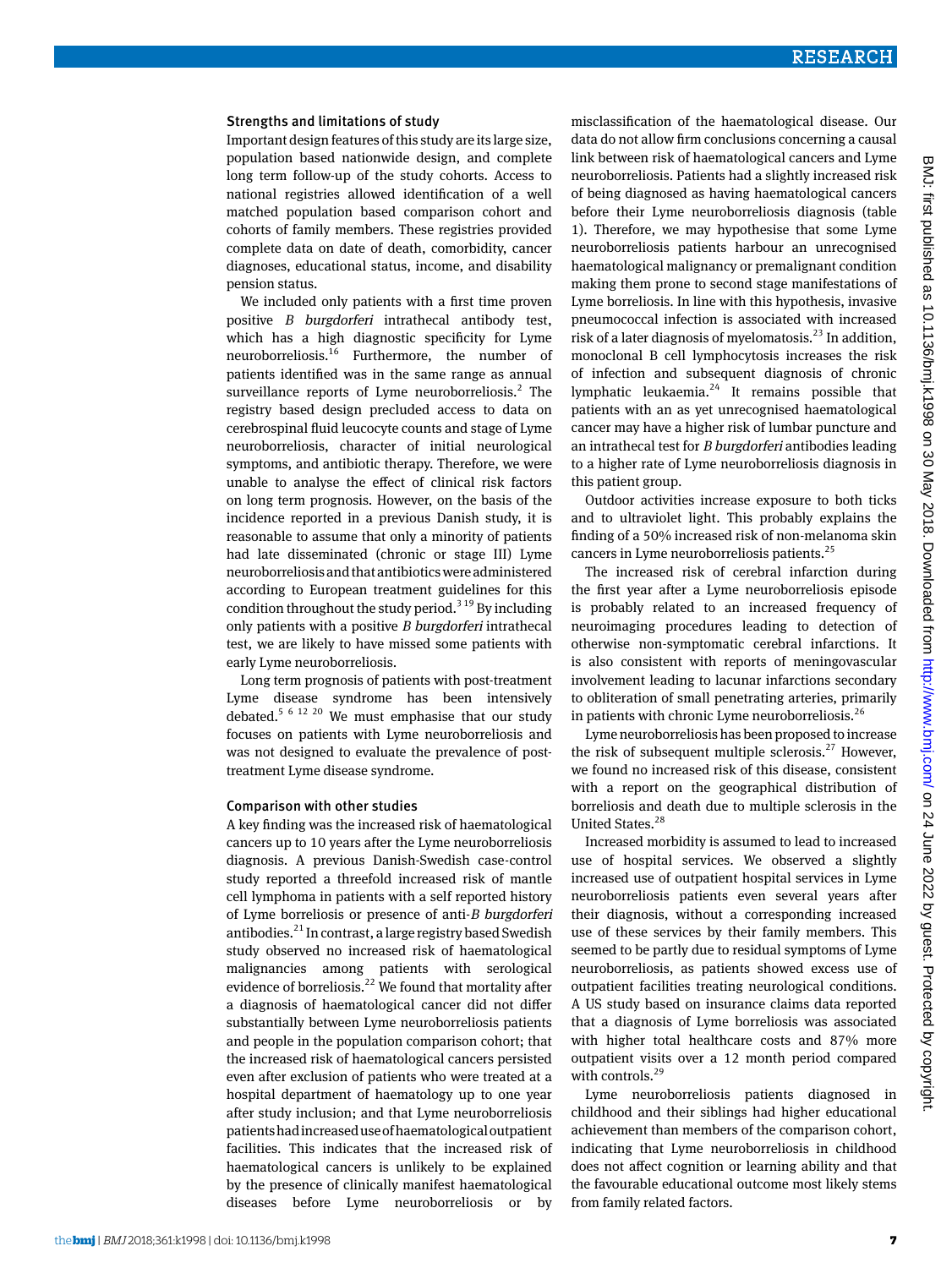Before the Lyme neuroborreliosis episode, patients and their family members had higher socioeconomic status compared with matched members of the general population cohort. However, after the Lyme neuroborreliosis diagnosis the employment rate and income among patients decreased to levels observed in the comparison cohort. At the same time, family members of Lyme neuroborreliosis patients maintained a higher level of income and employment than did family members of the comparison cohort. This indicates that Lyme neuroborreliosis decreases working capacity in a small fraction of patients, consistent with a Swedish study reporting a 12% rate of disabling sequelae five years after treatment for Lyme neuroborreliosis and with a Danish study that found a 5% rate of disability after a median 33 months of follow-up.39 Although living with a disabling chronic disease may increase the risk of divorce, we observed an increased marriage rate after the diagnosis of Lyme neuroborreliosis, compared with the general population cohort.<sup>30 31</sup>

#### Conclusion

We conclude that a proven diagnosis of Lyme neuroborreliosis does not have a substantial effect on long term survival, health, social functioning, or education. However, a diagnosis of Lyme neuroborreliosis is associated with increased risk of haematological and non-melanoma skin cancers and marginally decreased labour marked attachment.

#### AUTHOR AFFILIATIONS

<sup>1</sup>Department of Infectious Diseases, Copenhagen University Hospital, Rigshospitalet, DK-2100, Copenhagen, Denmark <sup>2</sup> Department of Clinical Microbiology, Slagelse Hospital, Slagelse,

Denmark

<sup>3</sup> Bacteria, Parasites and Fungi Department, Statens Serum Institute, Copenhagen, Denmark

4 Department of Clinical Microbiology and Infectious Diseases, Aalborg University hospital, Aalborg, Denmark

5 Clinical Center for Emerging and Vector-borne Infections, Odense University Hospital, Odense, Denmark

6 Department of Clinical Microbiology, Vejle Hospital, Vejle, Denmark

<sup>7</sup> Department of Clinical Microbiology, Copenhagen University Hospital, Rigshospitalet, Copenhagen, Denmark

8 Department of Clinical Microbiology, Aarhus University Hospital, Aarhus, Denmark

<sup>9</sup> Department of Clinical Microbiology, Herlev University Hospital, Copenhagen, Denmark

<sup>10</sup>Department of Neurology, Copenhagen University Hospital, Rigshospitalet, Copenhagen, Denmark

11Department of Infectious Diseases, Hvidovre University Hospital, Copenhagen, Denmark

 $12$ Department of Clinical Epidemiology, Aarhus University Hospital, Aarhus, Denmark

<sup>13</sup>Department of Epidemiology, Boston University, Boston, MA, USA

<sup>14</sup>Department of Clinical Microbiology, Hvidovre University Hospital, Copenhagen, Denmark

We are grateful to Charlotte S Jørgensen, Virus and Microbiological Special Diagnostics, Statens Serum Institute, for help with extraction of data files on *B burgdorferi* intrathecal antibody tests.

Contributors: All authors contributed to the design, analysis, interpretation of data, drafting the article, or revising it critically for important intellectual content and approved the final version to be published. The corresponding author attests that all listed authors meet authorship criteria and that no others meeting the criteria have been omitted. NO and AML are the guarantors.

Funding: The study was sponsored by the Danish Council for Independent Research (grant number: 6110-00173B). HTS was supported by the PROCRIN program. The sponsors had no influence on the preparation, design, analysis, and reporting of this study.

Competing interests: All authors have completed the ICMJE uniform disclosure form at [www.icmje.org/coi\\_disclosure.pdf](http://www.icmje.org/coi_disclosure.pdf) (available on request from the corresponding author) and declare: no support from any organisation for the submitted work other than those listed above; KH has received royalties from Thermo Fisher; no other relationships or activities that could appear to have influenced the submitted work.

Ethical approval: The study was approved by the Danish Data Protection Agency and the National Board of Health (RH-2015-285, I-Suite No: 04297).

Data sharing: Data are stored in Statistics Denmark and according to Danish data protection cannot be shared.

Transparency: The guarantors affirm that the manuscript is an honest, accurate, and transparent account of the study being reported; that no important aspects of the study have been omitted; and that any discrepancies from the study as planned (and, if relevant, registered) have been explained.

This is an Open Access article distributed in accordance with the Creative Commons Attribution Non Commercial (CC BY-NC 4.0) license, which permits others to distribute, remix, adapt, build upon this work non-commercially, and license their derivative works on different terms, provided the original work is properly cited and the use is non-commercial. See: [http://creativecommons.org/licenses/](http://creativecommons.org/licenses/by-nc/4.0/) [by-nc/4.0/](http://creativecommons.org/licenses/by-nc/4.0/).

- 1 Berglund J, Eitrem R, Ornstein K, et al. An epidemiologic study of Lyme disease in southern Sweden. *N Engl J Med* 1995;333:1319-27. doi:10.1056/NEJM199511163332004
- 2 Dessau RB, Espenhain L, Mølbak K, Krause TG, Voldstedlund M. Improving national surveillance of Lyme neuroborreliosis in Denmark through electronic reporting of specific antibody index testing from 2010 to 2012. *Euro Surveill* 2015;20:pii21184. doi:10.2807/1560-7917.ES2015.20.28.21184
- Hansen K, Lebech AM. The clinical and epidemiological profile of Lyme neuroborreliosis in Denmark 1985-1990. A prospective study of 187 patients with Borrelia burgdorferi specific intrathecal antibody production. *Brain* 1992;115:399-423. doi:10.1093/ brain/115.2.399
- 4 Hansen K, Crone C, Kristoferitsch W. Lyme neuroborreliosis. In: Said G, Krarup C, eds. *Handbook of clinical neurology.* Elsevier, 2013: 559-75.
- 5 Stanek G, Wormser GP, Gray J, Strle F. Lyme borreliosis. *Lancet* 2012;379:461-73. doi:10.1016/S0140-6736(11)60103-7
- 6 Koedel U, Pfister HW. Lyme neuroborreliosis. *Curr Opin Infect Dis* 2017;30:101-7.
- 7 Christen HJ. Lyme neuroborreliosis in children. *Ann Med* 1996;28:235-40. doi:10.3109/07853899609033125
- 8 Krüger H, Reuss K, Pulz M, et al. Meningoradiculitis and encephalomyelitis due to Borrelia burgdorferi: a follow-up study of 72 patients over 27 years. *J Neurol* 1989;236:322-8. doi:10.1007/ BF00314373
- 9 Berglund J, Stjernberg L, Ornstein K, Tykesson-Joelsson K, Walter H. 5-y Follow-up study of patients with neuroborreliosis. *Scand J Infect Dis* 2002;34:421-5. doi:10.1080/00365540110080421
- 10 Ljøstad U, Mygland A. Remaining complaints 1 year after treatment for acute Lyme neuroborreliosis: frequency, pattern and risk factors. *Eur J Neurol* 2010;17:118-23. doi:10.1111/j.1468- 1331.2009.02756.x
- 11 Eikeland R, Mygland A, Herlofson K, Ljøstad U. European neuroborreliosis: quality of life 30 months after treatment. *Acta Neurol Scand* 2011;124:349-54. doi:10.1111/j.1600- 0404.2010.01482.x
- 12 Dersch R, Sarnes AA, Maul M, et al. Quality of life, fatigue, depression and cognitive impairment in Lyme neuroborreliosis. *J Neurol* 2015;262:2572-7. doi:10.1007/s00415-015-7891-4
- 13 Eikeland R, Ljøstad U, Mygland A, Herlofson K, Løhaugen GC. European neuroborreliosis: neuropsychological findings 30 months post-treatment. *Eur J Neurol* 2012;19:480-7. doi:10.1111/j.1468- 1331.2011.03563.x
- 14 Dersch R, Sommer H, Rauer S, Meerpohl JJ. Prevalence and spectrum of residual symptoms in Lyme neuroborreliosis after pharmacological treatment: a systematic review. *J Neurol* 2016;263:17-24. doi:10.1007/s00415-015-7923-0
- Roed C, Omland LH, Skinhoj P, Rothman KJ, Sorensen HT, Obel N. Educational achievement and economic self-sufficiency in adults after childhood bacterial meningitis. *JAMA* 2013;309:1714-21. doi:10.1001/jama.2013.3792